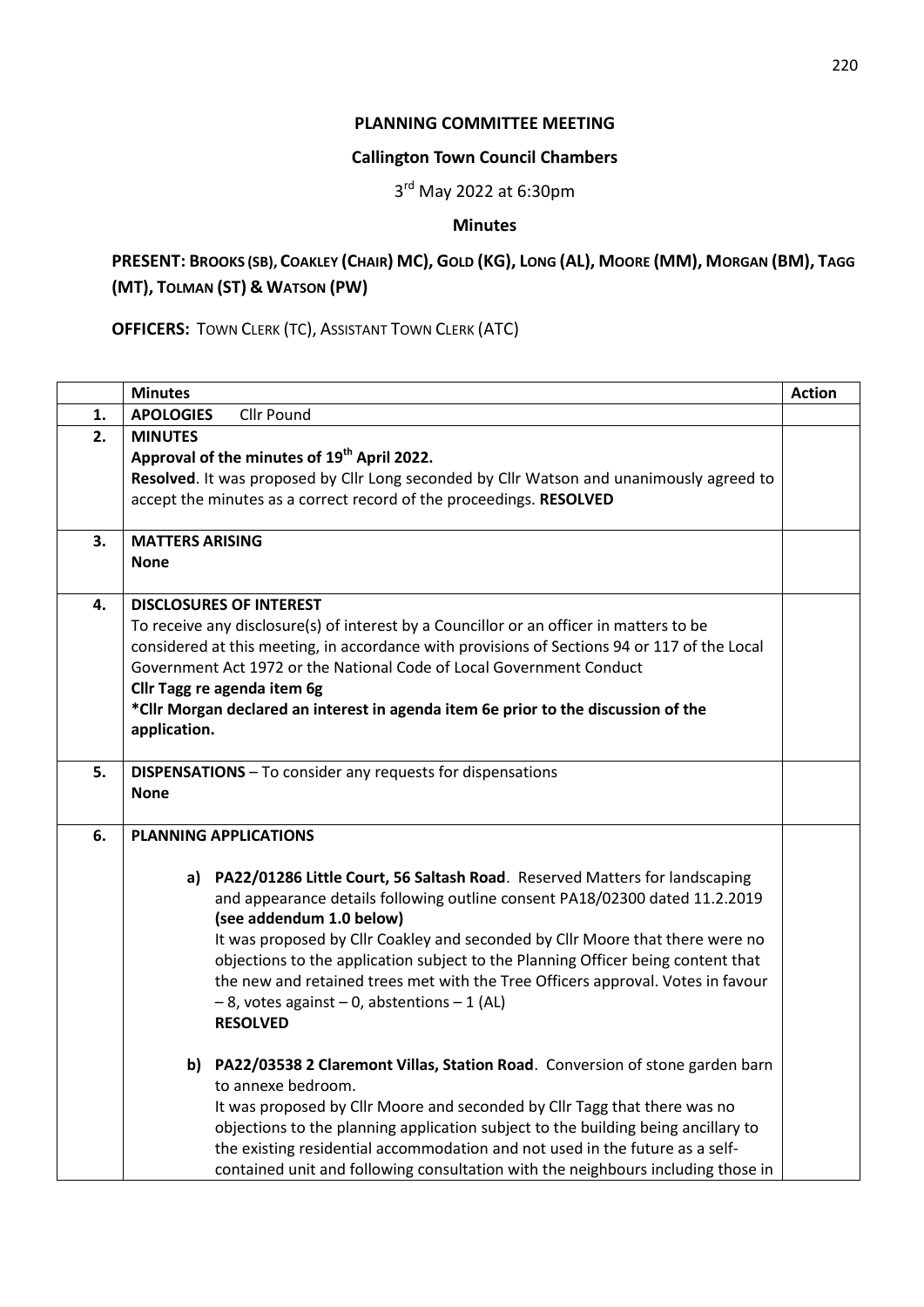2 & 3 Ladybeam Court. Votes in favour – 8, votes against – 0, abstentions – 1 (AL).

# **RESOLVED**

- **c) PA22/02503 Sans Souci, South Hill Road**. Change of Use of previously approved extension to include holiday letting. It was proposed by Cllr Tagg and seconded by Cllr Tolman to object to the planning application on the basis that it was not in keeping with the existing building. Votes in favour  $-8$ , votes against  $-0$ , abstentions  $-1$  (AL) **RESOLVED**
- **d) PA22/01135 Haye House, Haye Road**. Listed Building Consent for the re-roofing of property, remedial repair to chimneys, installation of replacement windows, replacement rainwater goods, repair to Bell Tower and associated works. Proposed by Cllr Gold and seconded by Cllr Brooks to approve the planning application subject to the works being in keeping with the existing style. Votes in favour – 8, votes against – 0, abstentions – 1 (AL). **RESOLVED**

### *(\*Cllr Morgan declared an interest in the following item)*

- **e) PA22/02925 Barn Owl Lodge West Frogwell Farm**. Certificate of lawfulness for existing construction of building and use as residential dwelling house (known as 'Barn Owl Lodge') (deferred at the Planning Committee meeting on 19<sup>th</sup> April). It was proposed by Cllr Tolman and seconded by Cllr Tagg that with no evidence to the contrary the Town Council reluctantly have no objection on the evidence provided. Votes in favour  $-7$ , votes against  $-0$ , abstentions  $-2$  (AL & BM). **RESOLVED**
- **f) PA22/03607 Old Bakehouse Lane, Land At Liskeard Road**. Outline application for up to 2 single storey dwelling-houses with all matters reserved, except siting and access**.**

Proposed by Cllr Brooks and seconded by Cllr Moore approval of the planning application subject to consultation with the neighbours. Votes in favour  $-8$ , votes against  $-0$ , abstentions  $-1$  (AL) **RESOLVED**

### **g) PA22/03848 Land North East Of Moss Side Farm Tavistock Road Callington**

Non-material amendment in respect of decision notice PA21/11074 dated 04.04.2022: Plot 4-12, 15-17, 36-38 - Entrance porches amended; Plot 18 -Window sill raised to allow for stair handrail; Plot 20, 26 - Overall width of unit increased by 300mm and garage door repositioned; Plot 21, 24, 25, 29,30, 44 - Rear garage door repositioned; Plot 22 - Rear garage door

repositioned and kitchen window sill raised; Plot 23 - Rear garage door repositioned and entrance porch amended; Plot 28 - Rear garage door repositioned and timber cladding changed to brick; Plot 31-32 - Side and rear elevations changed to render, plot 32 handed, entrance porch amended and gable windows amended; Plot 33-35 - Entrance porch amended and plot 35 moved forward to align rear wall with plot 34; Plot 39-40 - Plot 40 handed, entrance porch amended and gable end windows amended; Plot 41 – Gable end window added and entrance porch amended; Plot 42-43 - Rear and side elevations changed to render, plot 43 handed, entrance porch amended and gable end windows amended; and